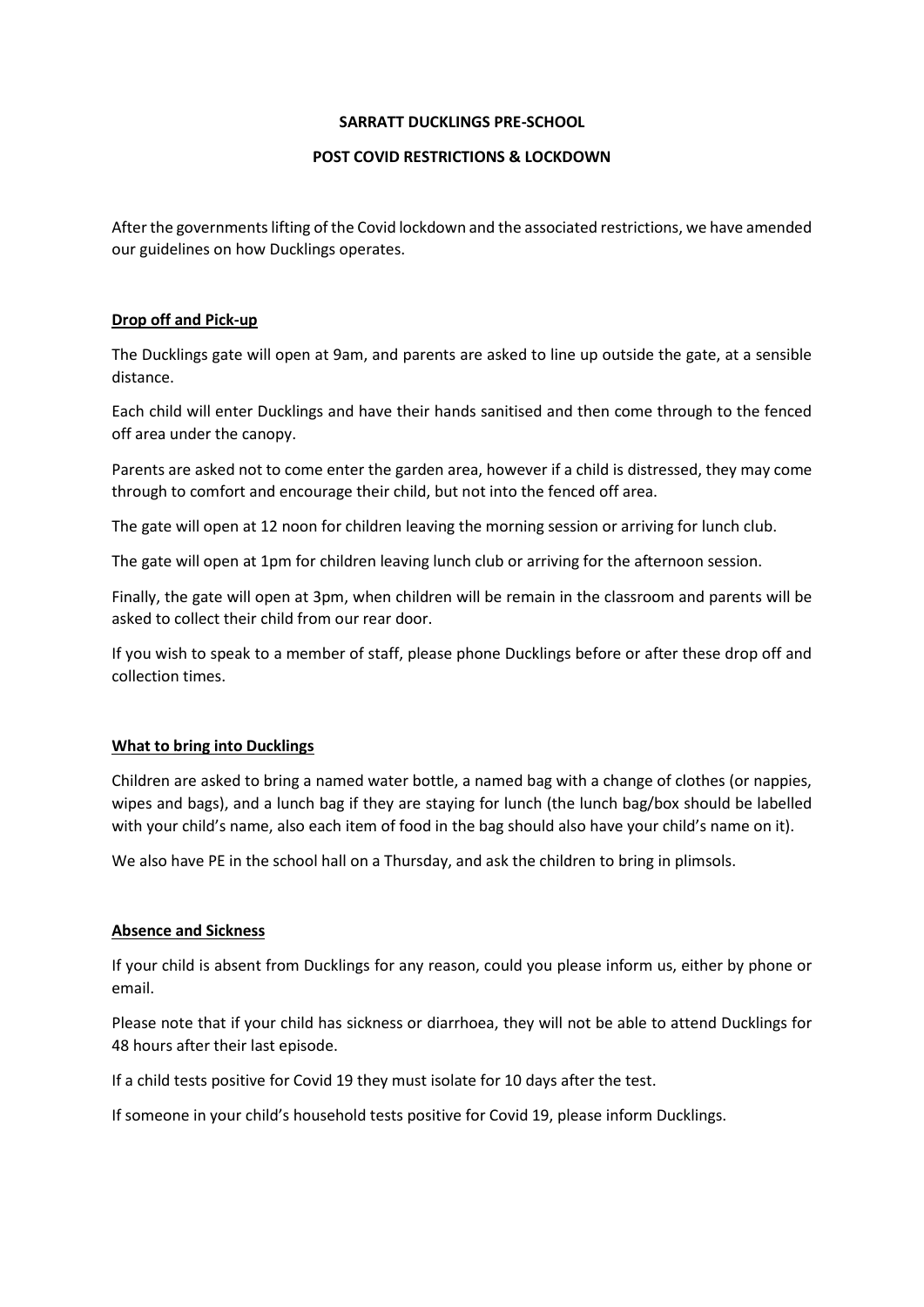If a child develops Covid symptoms whilst at Ducklings, they will be isolated in the outside area with a member of staff until they are collected. They will also be asked to take a Covid test.

If a child is unwell, for whatever reason (non Covid), they should not attend Ducklings.

## **Classroom**

We will continue to keep the classroom well ventilated and surfaces will be regularly cleaned with anti-bacterial solution.

We ensure that staff and children wash and sanitise their hands after using the toilet, before eating and when moving from outside to inside and vice versa.

We will continue to have a lot of outdoor play, therefore please ensure that your children have the appropriate clothing for the colder days. **Please no scarfs, or all in one waterproofs**.

# **First Aid**

A paediatric first aider will always be at every Ducklings session.

## **Communication**

If you wish to speak to a member of staff urgently, please phone Ducklings on 01923 260885. You may also email o[n ducklingsparents@gmail.com](about:blank) but please be aware that emails are checked regularly but are not an immediate form of communication. Therefore, if you are informing us of something to do with that session, for example change of collection time/person, please phone.

We will keep parents updated on procedures via email.

Please ensure that your contact details are kept up to date, and inform us of any changes to telephone numbers, email, and address.

## **Staff Wellbeing**

Staff meetings are held to inform staff of new arrangements and discuss any concerns.

PPE has been provided along with hand sanitiser.

If staff display symptoms of Covid they will be asked to go home and follow the government guidelines on testing and isolation.

#### **SENCO**

Our SENCO team continue to operate with vigilance as usual, and with care and support for those vulnerable children and those who have been affected by Covid and isolation.

If you have any concerns about your child please contact us.